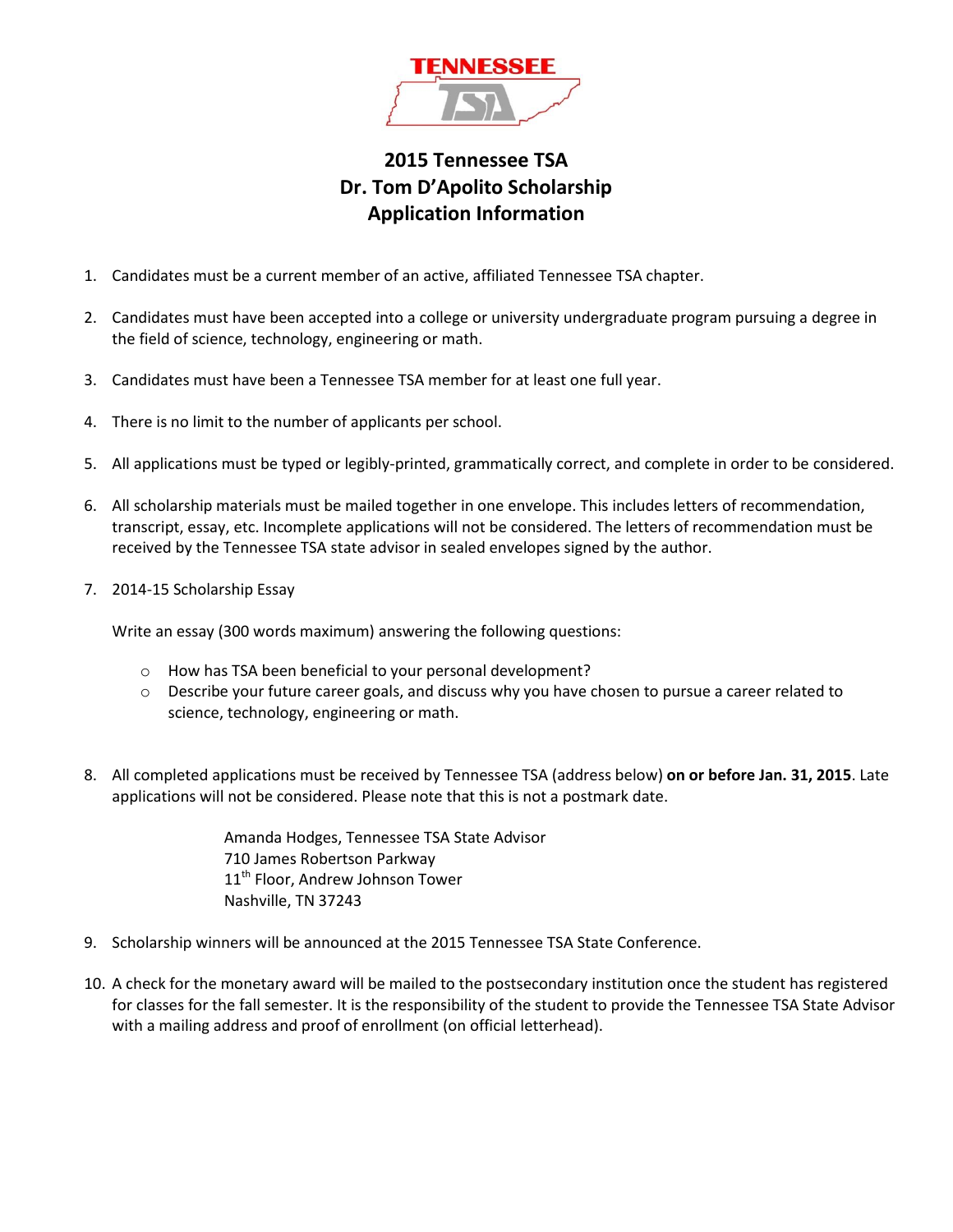

# **2015 Dr. Tom D'Apolito Scholarship Application Form**

| <b>Student Name</b>                                   |                                                                              |                                                                                                                                                                                                                                      |                               |                |  |  |
|-------------------------------------------------------|------------------------------------------------------------------------------|--------------------------------------------------------------------------------------------------------------------------------------------------------------------------------------------------------------------------------------|-------------------------------|----------------|--|--|
|                                                       | Last Name                                                                    | <b>First Name</b>                                                                                                                                                                                                                    |                               | Middle Initial |  |  |
|                                                       |                                                                              |                                                                                                                                                                                                                                      |                               |                |  |  |
| <b>Home Address</b>                                   |                                                                              |                                                                                                                                                                                                                                      |                               |                |  |  |
|                                                       |                                                                              |                                                                                                                                                                                                                                      |                               |                |  |  |
| City                                                  |                                                                              | State                                                                                                                                                                                                                                | Zip Code                      |                |  |  |
|                                                       |                                                                              |                                                                                                                                                                                                                                      |                               |                |  |  |
| <b>Email Address</b>                                  |                                                                              | <u>and the contract of the contract of the contract of the contract of the contract of the contract of the contract of the contract of the contract of the contract of the contract of the contract of the contract of the contr</u> |                               |                |  |  |
| <b>Home Phone</b>                                     | <b>Cell Phone</b>                                                            |                                                                                                                                                                                                                                      |                               |                |  |  |
|                                                       | $\overline{\phantom{a}}$ . The contract of $\overline{\phantom{a}}$          |                                                                                                                                                                                                                                      |                               |                |  |  |
| <b>School Name</b>                                    |                                                                              | <u> 1989 - Johann Barbara, martxa alemaniar amerikan basar da da a shekara 1980 - Andrew Santan Barbara, a shekar</u>                                                                                                                |                               |                |  |  |
|                                                       |                                                                              |                                                                                                                                                                                                                                      |                               |                |  |  |
| <b>School Address</b>                                 |                                                                              |                                                                                                                                                                                                                                      |                               |                |  |  |
|                                                       |                                                                              |                                                                                                                                                                                                                                      |                               |                |  |  |
| City                                                  |                                                                              | <b>State</b>                                                                                                                                                                                                                         | Zip Code                      |                |  |  |
|                                                       |                                                                              |                                                                                                                                                                                                                                      |                               |                |  |  |
| <b>School Phone</b>                                   |                                                                              |                                                                                                                                                                                                                                      |                               |                |  |  |
|                                                       |                                                                              |                                                                                                                                                                                                                                      |                               |                |  |  |
| <b>Career Goal</b><br>(Be Specific as to Career Area) |                                                                              |                                                                                                                                                                                                                                      |                               |                |  |  |
|                                                       |                                                                              |                                                                                                                                                                                                                                      |                               |                |  |  |
|                                                       | Have You Been Accepted To A Postsecondary Or Collegiate Program To           |                                                                                                                                                                                                                                      |                               |                |  |  |
| <b>Pursue Your Education As Of Today?</b>             |                                                                              | <b>Yes</b>                                                                                                                                                                                                                           | <b>No</b>                     |                |  |  |
|                                                       |                                                                              |                                                                                                                                                                                                                                      |                               |                |  |  |
| If Yes, Please Provide Institution Name               |                                                                              |                                                                                                                                                                                                                                      |                               |                |  |  |
|                                                       | If No, Please Indicate Where You Have Applied                                |                                                                                                                                                                                                                                      |                               |                |  |  |
|                                                       |                                                                              |                                                                                                                                                                                                                                      |                               |                |  |  |
| <b>Grade Point Average (GPA)</b>                      |                                                                              |                                                                                                                                                                                                                                      | (on a 4.0 non-weighted scale) |                |  |  |
|                                                       | (If in an Honors/AP Program, please convert your GPA to a 4.0 scale.)        |                                                                                                                                                                                                                                      |                               |                |  |  |
|                                                       |                                                                              |                                                                                                                                                                                                                                      |                               |                |  |  |
| <b>Class Rank</b>                                     |                                                                              | <b>No. In Class</b>                                                                                                                                                                                                                  |                               |                |  |  |
|                                                       |                                                                              |                                                                                                                                                                                                                                      |                               |                |  |  |
|                                                       | Indicate SAT and ACT scores, if available. (If not available, leave blank.): |                                                                                                                                                                                                                                      |                               |                |  |  |
| SAT score:                                            |                                                                              | ACT score:                                                                                                                                                                                                                           |                               |                |  |  |
|                                                       |                                                                              |                                                                                                                                                                                                                                      |                               |                |  |  |